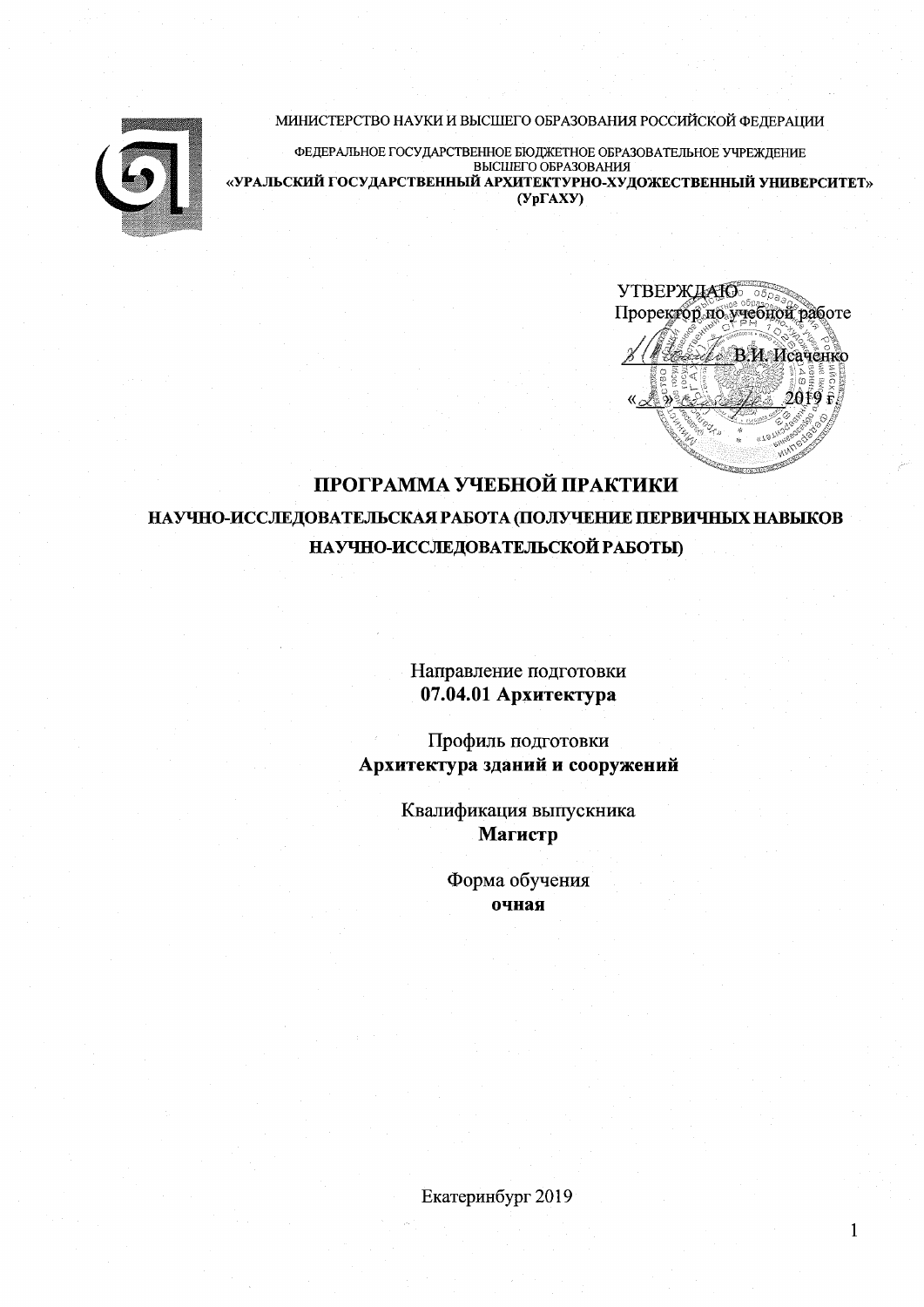#### 1. Вид, тип практики, способ(ы) и форма ее проведения

| Вид практики                  | учебная                                 |
|-------------------------------|-----------------------------------------|
| Тип практики                  | работа<br>научно-исследовательская      |
|                               | (получение первичных навыков<br>научно- |
|                               | исследовательской работы)               |
| Способ(ы) проведения практики | Стационарная                            |
| Форма проведения практики     | непрерывно                              |

#### 2. Место практики в структуре образовательной программы

Учебная практика входит в блок Б2 «Практика», в обязательную часть образовательной программы.

Практика базируется на знаниях и умениях, полученных при изучении следующих дисциплин программы магистратуры:

- Современные концепции теории архитектуры и градостроительства;
- Методика, методология и презентация научного исследования;
- Современные информационно-компьютерные технологии;
- Методика проектных исследований.
- Архитектурное проектирование;
- Формирование новых направлений и региональные аспекты архитектуры.

Результаты прохождения учебной практики при изучении дисциплин второго семестра первого курса обучения:

- Методика, методология и презентация научного исследования.
- Архитектурное проектирование.

Также результаты будут использованы для производственной практики технологической (проектно-технологической).

#### 3. Место и время проведения практики

База практики - кафедра архитектурного проектирования УрГАХУ.

Практика проводится в течение 1 семестра параллельно с теоретическим обучением.

Выбор места проведения практики для лиц с ограниченными возможностями здоровья и инвалидов производится с учетом требований доступности места проведения практики для данной категории обучающихся и рекомендации медико-социальной экспертизы, а также индивидуальной программы реабилитации инвалида, выданной федеральным медико-социальной государственным үчреждением экспертизы, относительно рекомендованных условий и видов труда.

#### 4. Перечень планируемых результатов обучения при прохождении практики, соотнесенных с планируемыми результатами освоения образовательной программы

4.1. Перечень компетенций, формирующихся у обучающихся в процессе прохождения практики

| Код         | Наименование компетенции                                                                                                                       |  |  |  |
|-------------|------------------------------------------------------------------------------------------------------------------------------------------------|--|--|--|
| компетенции |                                                                                                                                                |  |  |  |
| $YK-1$      | Способен осуществлять критический анализ проблемных ситуаций на основе<br>системного подхода, вырабатывать стратегию действий                  |  |  |  |
| <b>YK-4</b> | Способен применять современные коммуникативные технологии, в том числе на<br>иностранном(ых) языке(ах), для академического и профессионального |  |  |  |

2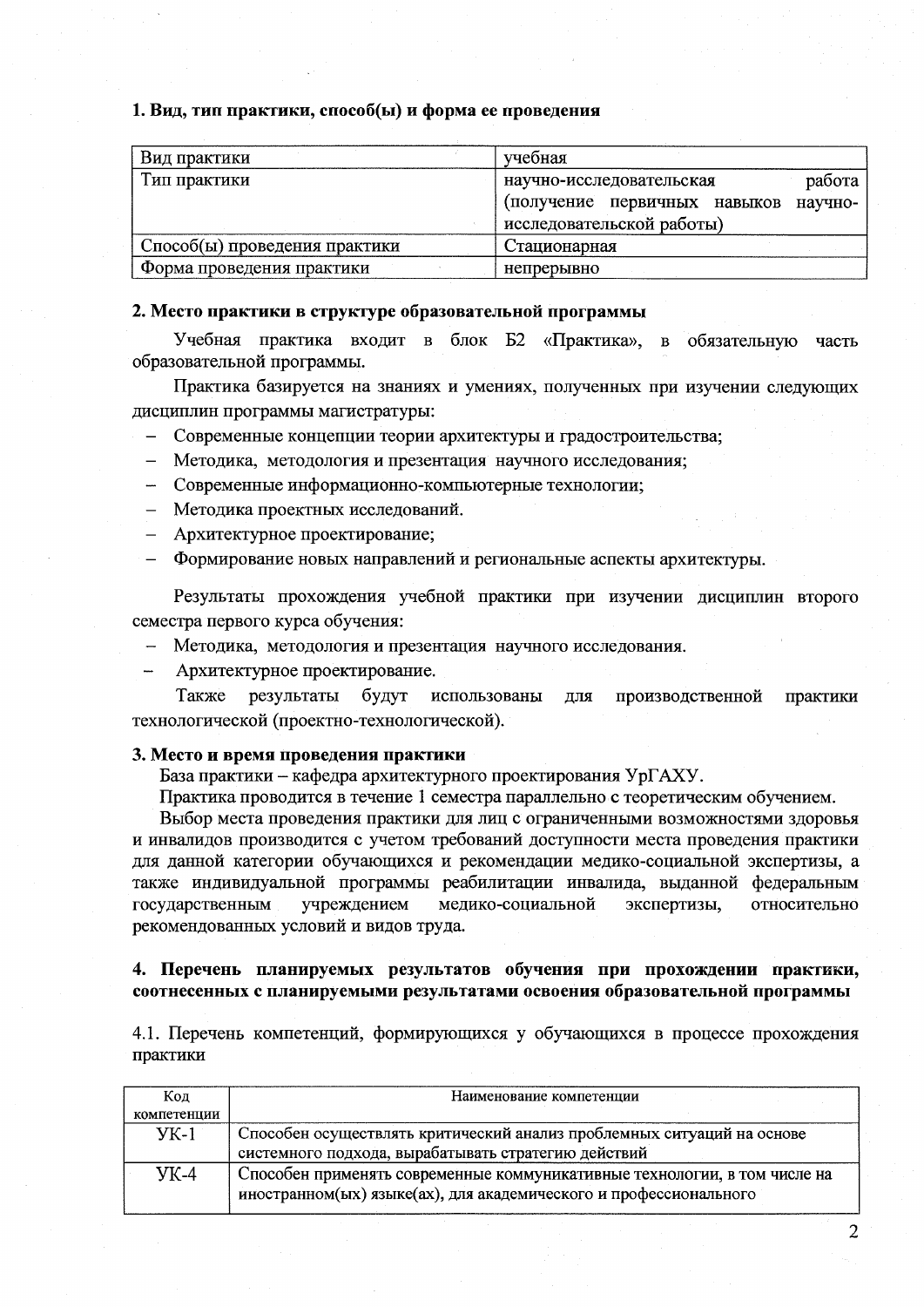|          | взаимодействия                                                                                                                                                            |
|----------|---------------------------------------------------------------------------------------------------------------------------------------------------------------------------|
| $OIIK-1$ | Способен осуществлять эстетическую оценку среды жизнедеятельности на основе<br>должного уровня художественной культуры и развитого объемно-<br>пространственного мышления |
| $OIIK-3$ | Способен осуществлять все этапы комплексного анализа и обобщать его<br>результаты с использованием методов научных исследований                                           |

4.2. Планируемые результаты обучения при прохождении практики<br>В результате прохождения данной практики обучающийся должен приобрести<br>следующие умения и практические навыки:

| Код<br>компетенции | Индикаторы достижения компетенции                                            |
|--------------------|------------------------------------------------------------------------------|
| $YK-1$             |                                                                              |
|                    | умеет:                                                                       |
|                    | - Проводить комплексные предпроектные исследования.                          |
|                    | - Осуществлять поиск, критический анализ и синтез информации для решения     |
|                    | поставленных задач, применять системный подход.                              |
| $YK-4$             |                                                                              |
|                    | умеет:                                                                       |
|                    | - Участвовать в архитектурных конкурсах, научно-практических конференциях,   |
|                    | выставочных мероприятиях по продвижению проектов и инновационных             |
|                    | достижений в профессии.                                                      |
|                    | - Использовать средства автоматизации архитектурно-строительного             |
|                    | проектирования и компьютерного моделирования.                                |
|                    | - Выбирать оптимальные методы и средства профессиональной, бизнес- и         |
|                    | персональной коммуникации при представлении архитектурного концептуального   |
|                    | проекта и архитектурного проекта заказчику.                                  |
|                    | знает:                                                                       |
|                    | - Язык деловых документов и научных исследований.                            |
|                    | - Правила устной научной речи.                                               |
|                    |                                                                              |
| $OIIK-1$           | умеет:                                                                       |
|                    | - Изучать произведения художественной культуры мира и их эстетически         |
|                    | оценивать.                                                                   |
|                    | - Применять комплекс знаний и умений в процессе архитектурно-художественного |
|                    | творчества в том числе, создавая комфортную среду жизнедеятельности с учетом |
|                    | потребностей лиц с ОВЗ и маломобильных групп граждан.                        |
|                    | - Использовать методы моделирования и гармонизации искусственной среды       |
|                    | обитания при разработке архитектурных решений.                               |
|                    | - Использовать методы наглядного изображения и моделирования архитектурной   |
|                    | формы и пространства.                                                        |
|                    | знает:                                                                       |
|                    | - Средства и методы формирования и преобразования формы и пространства,      |
|                    | естественной и искусственной предметно-пространственной среды;               |
|                    | - Законы архитектурной композиции и закономерности визуального восприятия;   |
|                    | - Региональные и местные архитектурные традиции, их истоки и значение.       |
|                    |                                                                              |
| $OIIK-3$           | умеет:                                                                       |
|                    | - Собирать информацию, выявлять проблемы, применять анализ и проводить       |
|                    | критическую оценку проделанных исследований и их результатов на всех этапах  |
|                    | проектного и предпроектного процессов проектирования.                        |
|                    | - Проводить натурные обследования и архитектурно-археологические обмеры.     |
|                    | - Осмысливать и формировать архитектурные решения путем интеграции           |
|                    | фундаментальных и прикладных знаний в сфере архитектурной деятельности.      |
|                    | - Синтезировать в предлагаемых научных концепциях обобщенный отечественный   |
|                    | и зарубежный опыт, соотнесенный с реальной ситуацией проектирования, в том   |
|                    |                                                                              |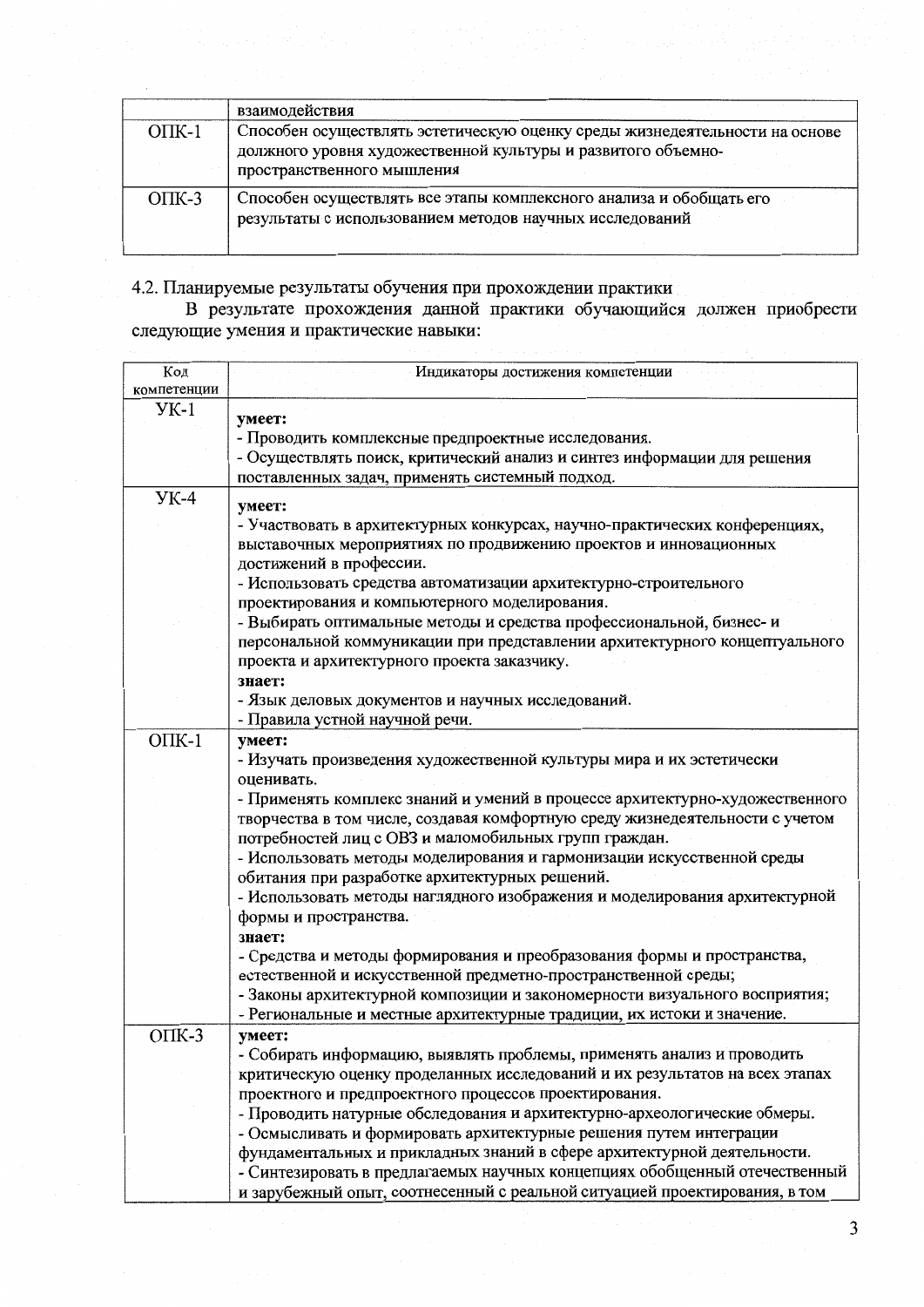числе с учетом формирования безбарьерной среды. знает:

- Виды и методы проведения комплексных предпроектных исследований, выполняемых при архитектурном проектировании, включая историографические.

архивные, культурологические исследования.

- Средства и методы сбора данных об объективных условиях района застройки, включая обмеры, фотофиксацию.

- Средства и методы работы с библиографическими и иконографическими источниками.

#### 5. Трудоемкость практики (объем практики в зачетных единицах и ee продолжительность в академических часах)

Общая трудоемкость учебной практики составляет 9 зачетных единиц, 324 академических часов.

#### 6. Содержание практики

| $N_{2}$ $n.n$ . | Содержание практики<br>(виды учебной работы) |       | Трудоемкость (в часах) | Формы контроля    |                 |
|-----------------|----------------------------------------------|-------|------------------------|-------------------|-----------------|
|                 |                                              | Bcero | Контактная<br>работа   | Самост.<br>работа |                 |
| $\mathbf{1}$    | Подготовительный этап                        | 6     |                        |                   | Выдача          |
| 1.1             | Вводная лекция (содержание практики и        |       |                        |                   | индивидуального |
|                 | форма отчетности).                           |       |                        |                   | задания,        |
| 1.2             | Собеседование с научными                     |       |                        |                   | роспись в       |
|                 | руководителями, получение                    | 6     | 6                      |                   | журнале по ТБ   |
|                 | индивидуального задания на практику,         |       |                        |                   |                 |
| 1.3             | Инструктаж по охране труда и технике         |       |                        |                   |                 |
|                 | безопасности                                 |       |                        |                   |                 |
| $\overline{2}$  | Рабочий этап                                 | 300   |                        |                   | Отчет о         |
| 2.1             | Задание № 1. Сбор и обработка материала      |       |                        |                   | прохождении     |
|                 | по теме: архитектура крупных                 |       |                        |                   | практики        |
|                 | общественных зрелищных зданий с              | 300   | 5                      | 295               |                 |
|                 | выявлением планировочных и образных          |       |                        |                   |                 |
|                 | характеристик                                |       |                        |                   |                 |
| 2.2             | Задание № 2. Проведение предпроектного       |       |                        |                   |                 |
|                 | анализа                                      |       |                        |                   |                 |
| $\mathbf{3}$    | Завершающий этап                             | 18    |                        |                   | Отчет о         |
| 3.1             | Подготовка, представление отчета о           | 18    |                        | 17                | прохождении     |
|                 | прохождении практики                         |       |                        |                   | практики        |
|                 | Всего:                                       | 324   | 12                     | 312               | Зачет с оценкой |

## 7. Формы отчетности по практике и форма промежуточной аттестации (по итогам практики)

Аттестация по итогам практики заключается в представлении студентом отчета о прохождении практики, содержащего следующие материалы:

- 1. Титульный лист (унифицированная форма)
- 2. Индивидуальное задание на практику.
- 3. Материалы рабочего этапа: Текстовый и графический материал по теме: архитектура крупных общественных зрелищных зданий с выявлением планировочных и образных характеристик:

Градостроительный и архитектурно-композиционный анализ не менее 10 архитектурных объектов по выбранной тематике.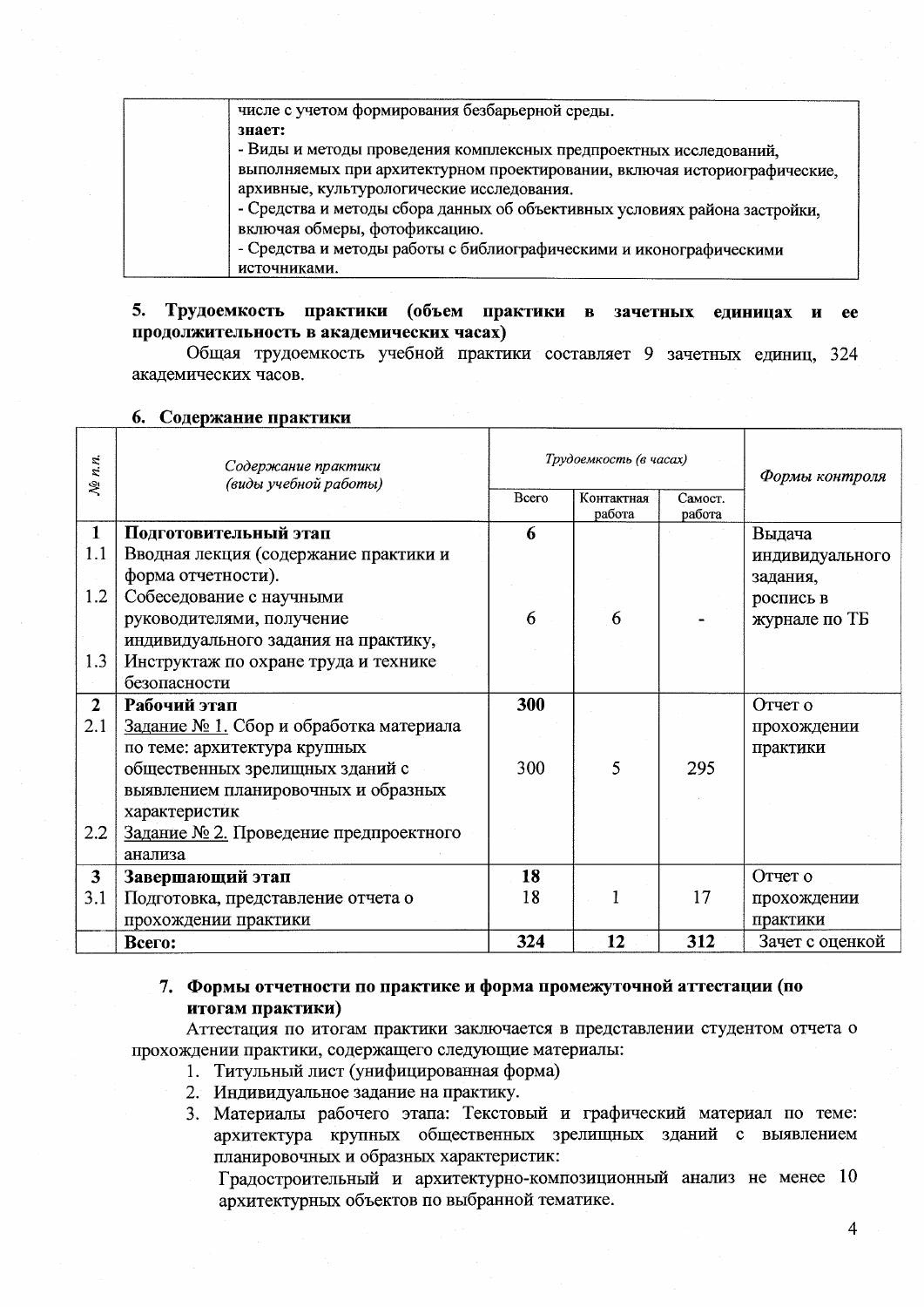(Объем не менее 10 листов формата А4 с иллюстрациями объектов).

4. Предпроектный анализ участка проектирования, программа и техникоэкономическое обоснование проектируемого здания в соответствии со спецификой участка проектирования. (Объем представляемого в отчете материала не менее 8 листов формата А4 с иллюстрациями, схемами).

Аттестация проводится руководителем практики от кафедры. Форма зачета: просмотр отчетных материалов. По результатам аттестации обучающемуся выставляется зачёт с оценкой.

Фонд оценочных средств для проведения промежуточной аттестации обучающихся по практике приведен в Приложении 1.

### 8. Перечень учебной литературы и ресурсов сети "Интернет", необходимых для проведения практики

#### Основная литература

Меренков А. В. Структура общественного здания: учебное пособие / А. В. Меренков, Ю.С.  $1.$ Янковская; Урал. гос. архитектурно-художеств. акад. - Екатеринбург : Архитектон, 2012. -127 с. - Гриф УМО. - в ЭБС "Унив. б-ка online":

http://biblioclub.ru/index.php?page=book&id=222101

- Архитектурное проектирование жилых зданий: учеб. пособие / под ред. М. В. Лисициана,  $2.$ Е. С. Пронина. - М. : Архитектура-С, 2014. - 488 с. - Гриф УМО.
- 3. Янковская, Ю.С. Архитектурное проектирование и исследования в магистратуре : учеб. пособие / Ю. С. Янковская; Урал. гос. архитектурно-художеств. акад. - Екатеринбург: Архитектон, 2014. - 52 с. : ил.
- Шипицына О.А. Архитектуроведение и архитектурная критика: учебное пособие / 4. О.А.Шипицына. - 2-е изд., исп. и доп. - Екатеринбург, 2012. - 337 с. - Допущено УМО по образованию в области архитектуры в качестве учебного пособия по направлению «Архитектура».
- Кузин Ф. А. Диссертация: Методика написания. Правила оформления. Порядок защиты: 5. практ. пособие для докторантов, аспирантов и магистрантов / Ф. А. Кузин. - М.: Ось-89, 2011.

#### Дополнительная литература

- 1. Дектерев С.А. Архитектурное проектирование: высотные здания: учеб. пособие / С.А. Дектерев, В. Ж. Шуплецов; Урал. гос. архитектурно-художеств. ун-т. - Екатеринбург: Архитектон, 2017. - 114 с. : ил. - Библиогр.: с. 111-113. - Допущено УМС УрГАХУ. - Режим доступа в ЭБС: http://biblioclub.ru/index.php?page=book&id=481977
- 2. Магай А. А. Архитектурное проектирование высотных зданий и комплексов: учеб. пособие / А. А. Магай. - М.: АСВ, 2015. - 256 с.: цв. ил. - Библиогр.: с. 242-245. - Рек. УМО вузов РФ по образованию в обл. стр-ва. - Режим доступа: http://biblioclub.ru/index.php?page=book red&id=336091&sr=1
- 3. Дятков С. В. Архитектура промышленных зданий: учебник/ С. В. Дятков, А.П. Михеев. -М.: АСВ, 2010. - 552 с. - Гриф М-ва.- URL: http://biblioclub.ru/index.php?page=book&id=273748
- 4. Дектерев, С. А. Архитектурное проектирование: большепролетные здания и сооружения: учеб. пособие / С. А. Дектерев, М. В. Винницкий, В. В. Громада; Урал. гос. архитектурнохудожеств. ун-т. - Екатеринбург : УрГАХУ, 2018. - 182 с.
- 5. Уникальное здание сложной технологической структуры (театральное здание) : учебное пособие / С.А. Дектерев, М.В. Винницкий, Д.И. Третьяков, В.Ж. Шуплецов; Министерство образования и науки Российской Федерации, «Уральский государственный архитектурнохудожественный университет» (УрГАХУ). - Екатеринбург : Архитектон, 2016. - 98 с. :